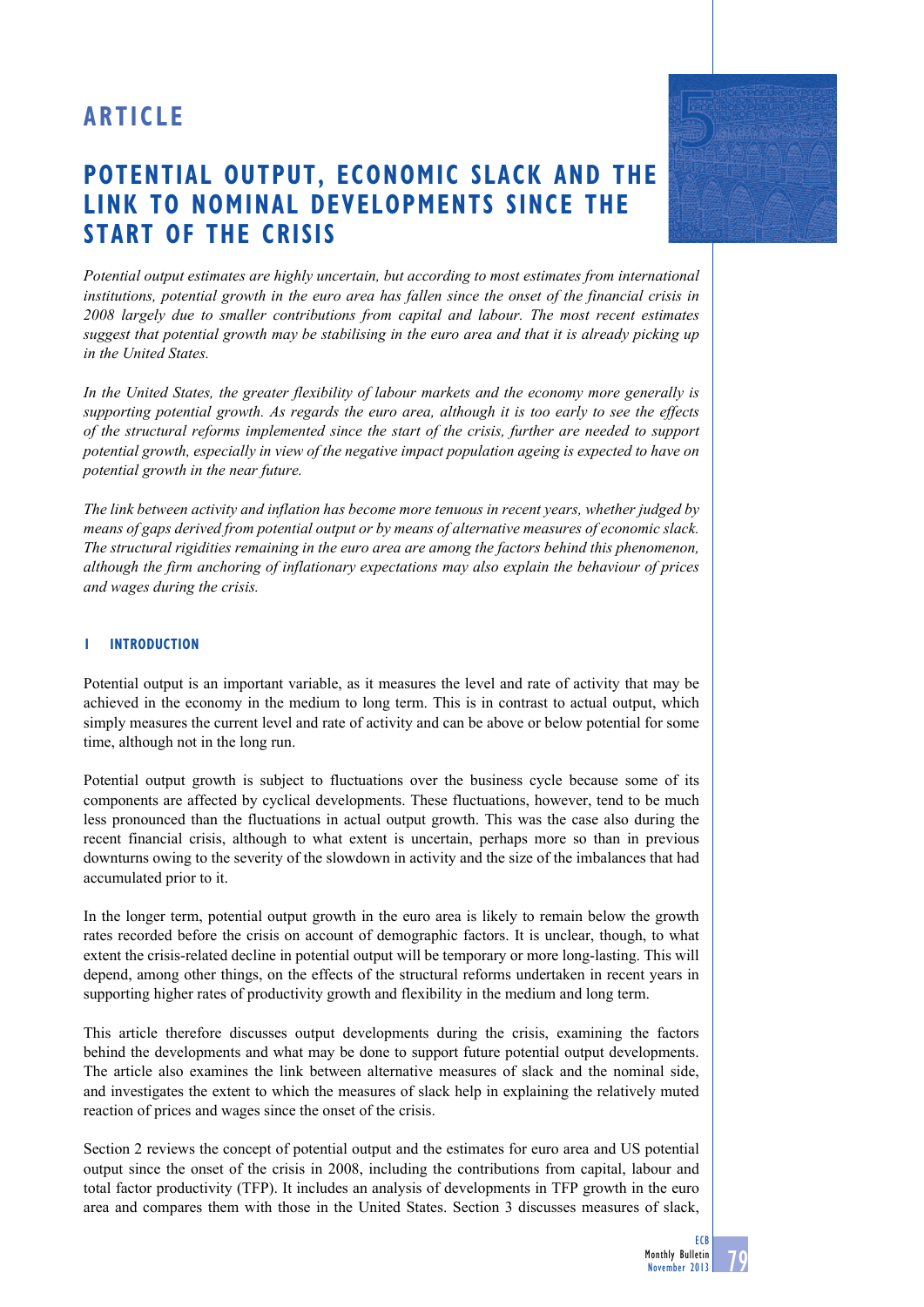including the gap derived from potential and actual output – the output gap – and examines the link between those measures of slack and nominal developments since the onset of the crisis. Section 4 concludes.

### **2 Euro area potential output developments since the start of the crisis**

# **2.1 The concept of potential output**

The concept of potential output is not precisely defined.<sup>1</sup> In broad terms, potential output may be taken as an indication of the level or rate of activity that could be achieved in the economy in the medium to long term. Indeed, it is often thought of as the level or rate of activity that can be sustained by means of the available factors of production without creating pressure on prices and the rate of inflation.

Although this broad definition may be widely accepted, the experience during the crisis, particularly the large build-up of (ex post unsustainable) imbalances in a stable inflationary environment, has led to suggestions that associating potential output with non-inflationary output may be too restrictive and that it may be necessary to incorporate information about the financial cycle to make measures of potential output and the corresponding output gaps more telling.2

In an accounting sense, potential output is determined by the trend components of the factors of production – capital and labour – and TFP, where the latter captures the overall efficiency of the use of the factors of production.

The trend component of TFP is driven by technological change, as well as by the economic framework conditions, and is a key element supporting potential output in the long run. Trend capital is the existing capital stock augmented with capital accumulation, which is the net effect of additions to the capital stock, i.e. capital formation (or investment), and deductions from it due to depreciation and scrapping. Trend labour also depends on endowments and their evolution, i.e. population dynamics (demographics), including migration, and how such dynamics translate into labour supply through the share of population of working age and the rates of labour participation and structural unemployment.

How the trend components and potential output evolve over time is determined both by the structural features of the economy and by the institutional and economic framework conditions in which the economy operates. Key aspects of the latter are the legal and regulatory environment and the design of the tax system, as well as structural features such as financial, labour and product market regulation.

It is important to note that changes to both the framework conditions and the structural features of the economy tend to occur only gradually. The impact of such changes on potential output therefore

<sup>1</sup> For an earlier discussion of the concept of potential output, see the article entitled "Potential output growth and output gaps: concept, uses and estimates", *Monthly Bulletin*, ECB, October 2000. See also the article entitled "Trends in Potential Output", *Monthly Bulletin*, ECB, January 2011.

<sup>2</sup> See Borio, C., Disyatat, P. and Juselius, M., "Rethinking potential output: Embedding information about the financial cycle", *BIS Working Paper*, No 404, 2013. The authors argue that incorporating information on real interest rates and real credit and residential property price growth, for example, as a way to take into account explicitly the financial cycle (e.g. in the pre-crisis upswing, ample finance at favourable conditions), would imply potential output developments that are more muted pre-crisis and display less of a fall during the crisis, explicitly reflecting the unsustainable nature of the pre-crisis financial cycle.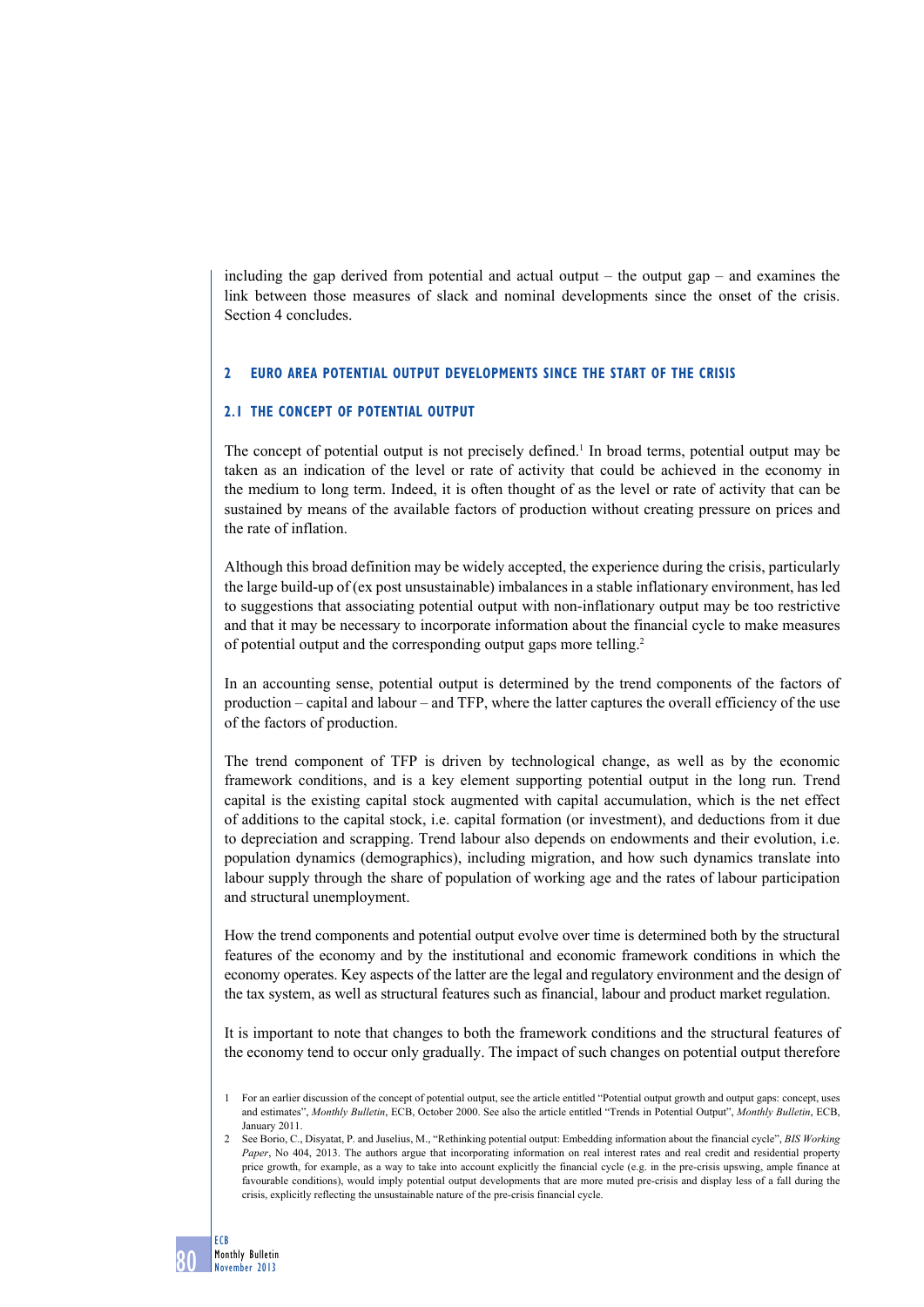Potential output, economic slack and the link to nominal developments since the start of the crisis

tends to take some time to unfold. This implies that the developments in potential output seen since the onset of the financial crisis can, to a large extent, be attributed to the imbalances that had accumulated prior to the crisis. Moreover, it means that potential output in the post-crisis period is also going to depend on the policy response to the crisis.

Potential output in the post-crisis period may be lifted by structural reforms raising the quantity and quality of capital and labour, or raising productivity across sectors, as well as the restructuring of the economy by shifting resources towards more productive sectors. In the absence of such reforms and restructuring, potential output growth may be held back for some time to come.

Although inflation is ultimately a monetary phenomenon, the concept of potential output also provides an indicator for assessing pressures on prices and inflation, via the output gap – generally defined as the percentage deviation of the level of actual activity from the level of potential output. The output gap is a measure of the over or underutilisation of resources in the economy (i.e. overheating or slack), and an indicator of the state of the business cycle, that contains information for likely developments on the nominal side.

While the output gap is a particularly useful measure of slack, it is also particularly uncertain, as potential output – and hence the output gap – can only be estimated and not measured. Alternative measures of slack, such as capacity utilisation, are therefore also useful for judging the degree of slack in an economy and may indicate pressures on inflation.

# **2.2 The evolution of factors of production and TOTAL FACTOR PRODUCTIVITY since the beginning of the crisis**

According to recent estimates by the European Commission, which give a broadly similar picture to estimates from other institutions, euro area potential output growth declined to 0.9% on average in the period 2008-12, compared with  $2.2\%$  on average in 2000-07 – a drop of 1.3 percentage points. Chart 1 shows that, for the same periods, euro area actual output growth dropped to -0.2% from 2.2%, a fall of 2.4 percentage points and much greater than that for the estimates of potential growth. This is broadly comparable with the case of the United States (see Chart 2), where for the same periods the fall amounted to 1.4 percentage points in the average estimates of potential output growth (from 2.5% to 1.1%) and to 2.0 percentage points in average actual output growth (from 2.6% to 0.6%).

As can be seen from Chart 3, the slowdown in the estimates of euro area potential output growth was mainly due to the estimated non-TFP contributions (labour, notably persons, and capital). The estimated TFP contribution, by contrast, dropped only marginally during the crisis, having already declined in the pre-crisis period, consistent with the experience in previous financial crises.<sup>3</sup> Chart 3 also shows that the estimated contribution from labour (persons) fell noticeably at the onset of the crisis in 2008, recovering subsequently, while the estimated contribution from labour (hours per person) was negative throughout the entire period. As a result, the estimate of the overall contribution from labour turned negative in 2008. The estimated contribution from capital remained positive during the crisis, although it shows a sizeable decline in 2009 with little recovery since.

Chart 4 shows that in the United States the TFP contribution also slowed only marginally during the crisis, having started to decline long before it. However, while estimated potential output growth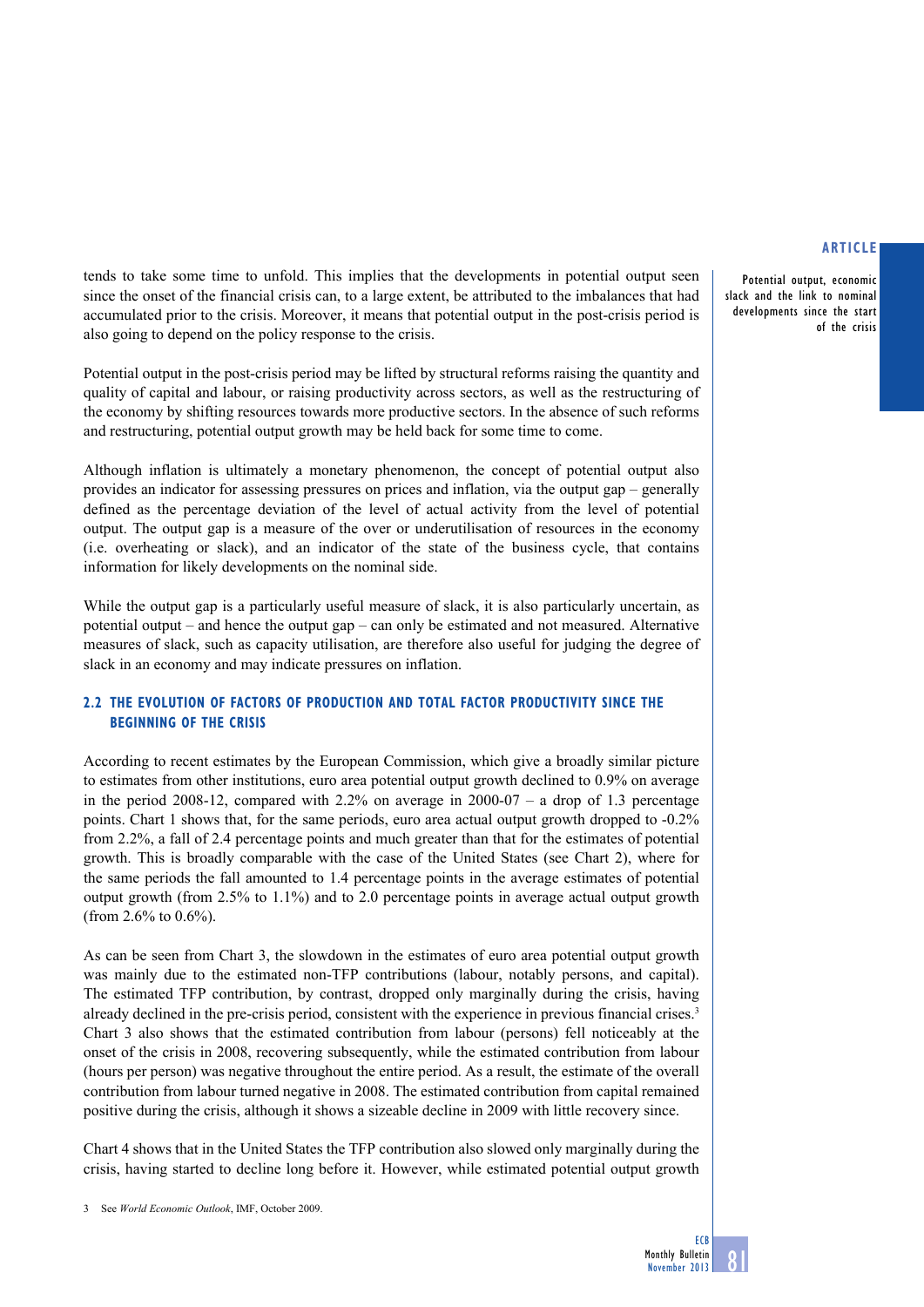

in the euro area remained weak in 2011-12 (possibly driven by the sovereign debt crisis and its consequences, such as a deterioration in confidence and an increase in uncertainty), it has started to recover in the United States (possibly due to the more flexible nature of the US economy). This is discussed in more detail in Box 1.



#### **Chart 4 Potential output and its components – united states**



82 ECB Monthly Bulletin November 2013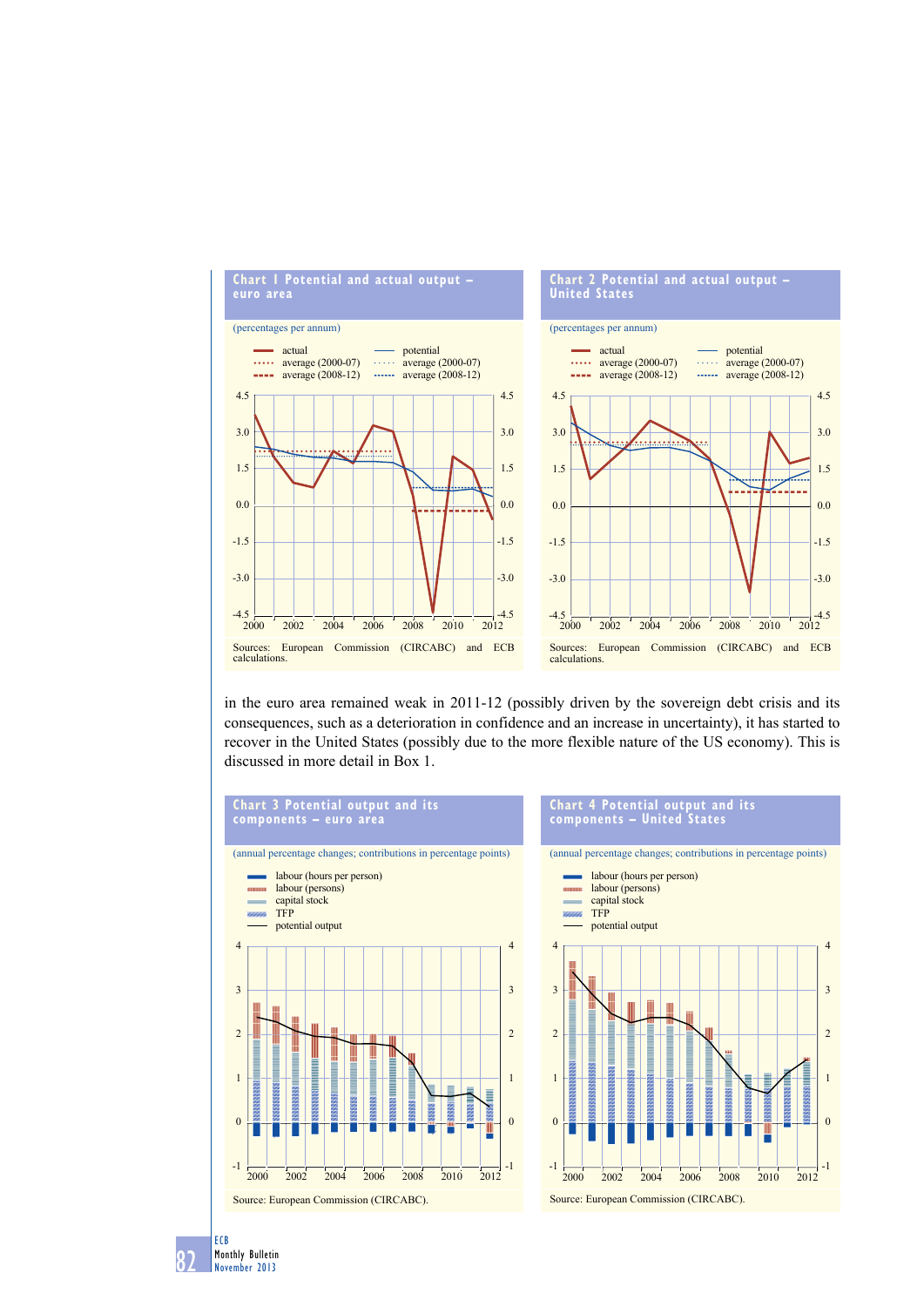Potential output, economic slack and the link to nominal developments since the start of the crisis

#### **Box 1**

# **Euro area productivity growth: a comparison with the United States**

This box compares the recent productivity performance in the euro area with that in the United States on the basis of the latest observations from the European Commission's AMECO database. In contrast to the TFP estimates reported elsewhere in this article (where productivity contributions to potential output are estimated on the basis of assumptions of fully-utilised inputs at optimal capital-labour ratios), the numbers reported in this box are derived from observed ("revealed") changes in output and input usage.<sup>1</sup> This focus on actual productivity developments thus provides a useful cross-check, in that a strong divergence between actual and potential estimates may be an indication of uncertainty surrounding estimates of trend TFP growth.

Chart A illustrates aggregate ("headline") labour productivity developments for the euro area and the United States from 2000. The chart shows that euro area labour productivity growth (per person employed) was already lacklustre compared with that in the United States before the onset of the crisis and that it virtually stagnated (averaging 0.1% per year) after 2008. By contrast, while US productivity growth also slowed considerably between the two periods, it nevertheless averaged around 1.0% per year after 2008.

From a growth-accounting perspective, labour productivity growth can be broken down into growth attributable to changes in "capital deepening" (i.e. an increase in the capital-labour ratio, combined with changes in capital and labour utilisation) and that attributable to growth in "total factor productivity" (TFP). Capital deepening can be further subdivided to isolate the respective contributions of changes in the rate of investment and changes in employment levels to changes in capital labour ratios. Having accounted for changes in the factor inputs, TFP is then interpreted as representing the underlying growth in economic efficiency not attributable to changes in the factors of labour or capital, i.e. those elements of technological change, resource allocation, managerial "know-how", economies of scale and scope, etc., which underlie the long-run trend of aggregate productivity growth.

Chart A shows that, despite virtually halving on both sides of the Atlantic since the onset of the crisis, capital deepening remained positive, as strong declines in rates of net investment were slightly offset by strong job-shedding in both economies, while TFP dynamics followed very different paths. In marked contrast to the mostly positive TFP growth observed in the United States after the onset of the crisis, euro area TFP was negative. As a result, favourable developments from factor inputs were more than offset by revealed TFP developments, leaving headline euro area productivity growth broadly stagnant. The more downbeat picture of TFP developments from this perspective (relative to the contribution of trend TFP examined in the main text) can be largely attributed to differences between trend and observed TFP developments over the course of the crisis and also underlines the large uncertainty surrounding trend TFP estimates at this juncture.

1 This box also reports productivity developments per person employed (rather than per hour worked, as used elsewhere in this article). The data reported in the AMECO database refer to estimates, harmonised on the basis of the standard European (ESA) methodology, which typically report aggregate productivity dynamics in terms of "whole economy" developments. Data for the United States may therefore differ from US "headline" estimates, which often refer instead to the "non-farm economy" or the "non-farm business sector" (i.e. excluding the public sector).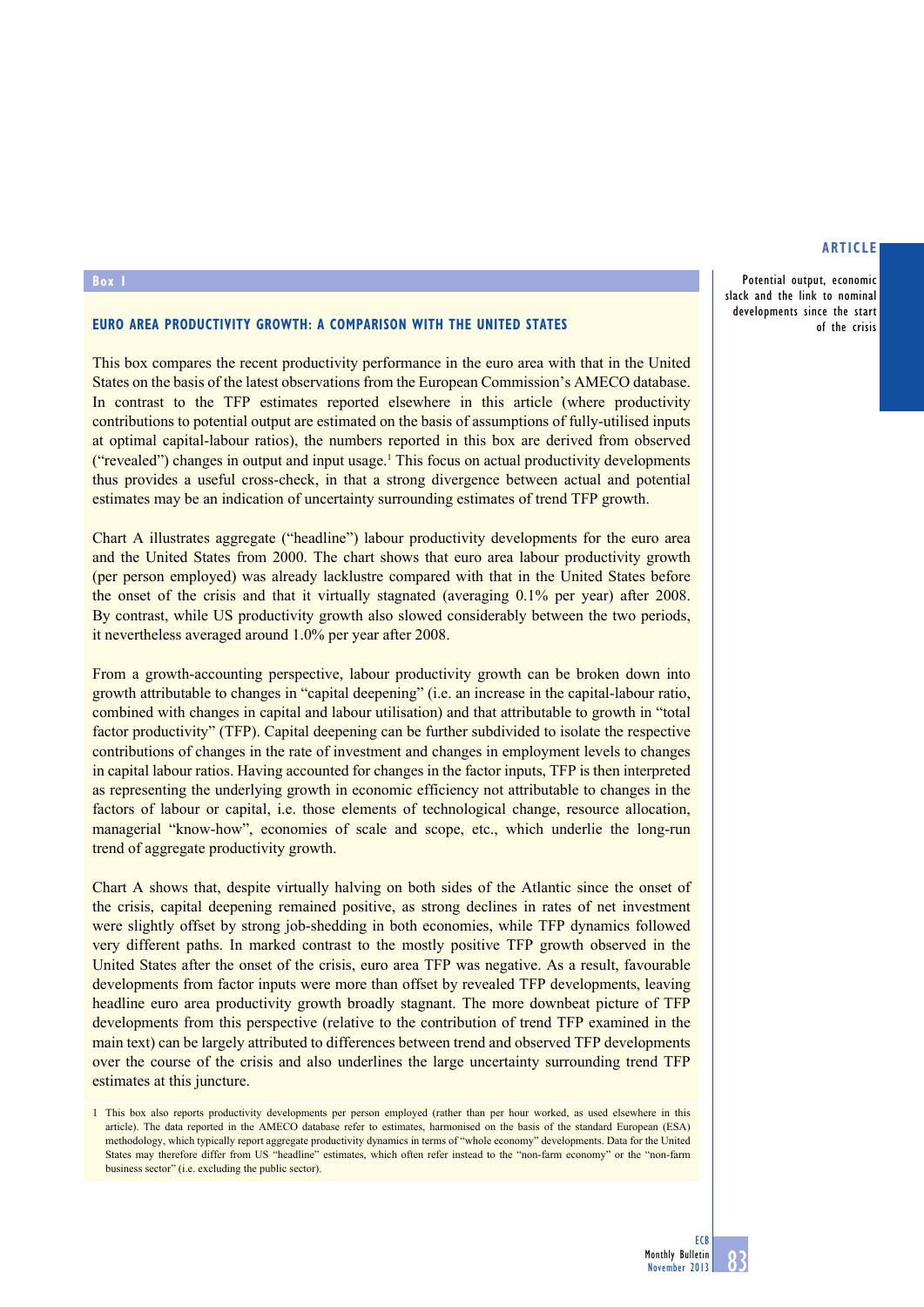

Sources: European Commission (AMECO) and ECB calculations.<br>Notes: The sum of the shaded portions of the bars denotes the The sum of the shaded portions of the bars denotes the contribution to aggregate labour productivity growth of changes in capital deepening, broken down into the contributions arising from changes in capital spending (net investment in capital per person employed multiplied by the capital share in total factor costs) and changes in labour composition (growth in labour multiplied by labour share in total factor costs). The solid portion of the bars represents the estimated contribution from growth in total factor productivity.

Focusing on TFP dynamics since the height of the crisis. Chart B suggests signs of a re-emergence of the TFP gap seen in advance of the crisis between the euro area and the United States. Although both economies suffered sharp TFP contractions at the depth of the global recession, since then US TFP appears to have rebounded significantly, while euro area TFP growth remains subdued.2

#### **Policy implications of the recent slowdown in euro area TFP growth**

Several possible factors are likely to explain the continued weakness of euro area TFP performance. Low levels of capacity utilisation, resulting from weak or contracting economic activity, have tended to persist rather  $\text{longer} - \text{and}$  to a greater extent  $- \text{ in } \text{many}$  euro area economies than in the United States and have undoubtedly affected the efficiency of capital and labour usage, thus depressing TFP growth. As economic growth returns, measured TFP growth is thus likely to rebound somewhat in the euro area (and to perhaps slow somewhat in the United States, reflecting higher current levels of capacity utilisation).

While both economies are likely to have experienced considerable destruction of firm and sectorspecific human capital in permanently downsized sectors and enterprises, typically stronger labour

2 While TFP estimates vary considerably (according to the model and data source used), estimates of US rates of TFP growth continue to outstrip those typically observed in the euro area.

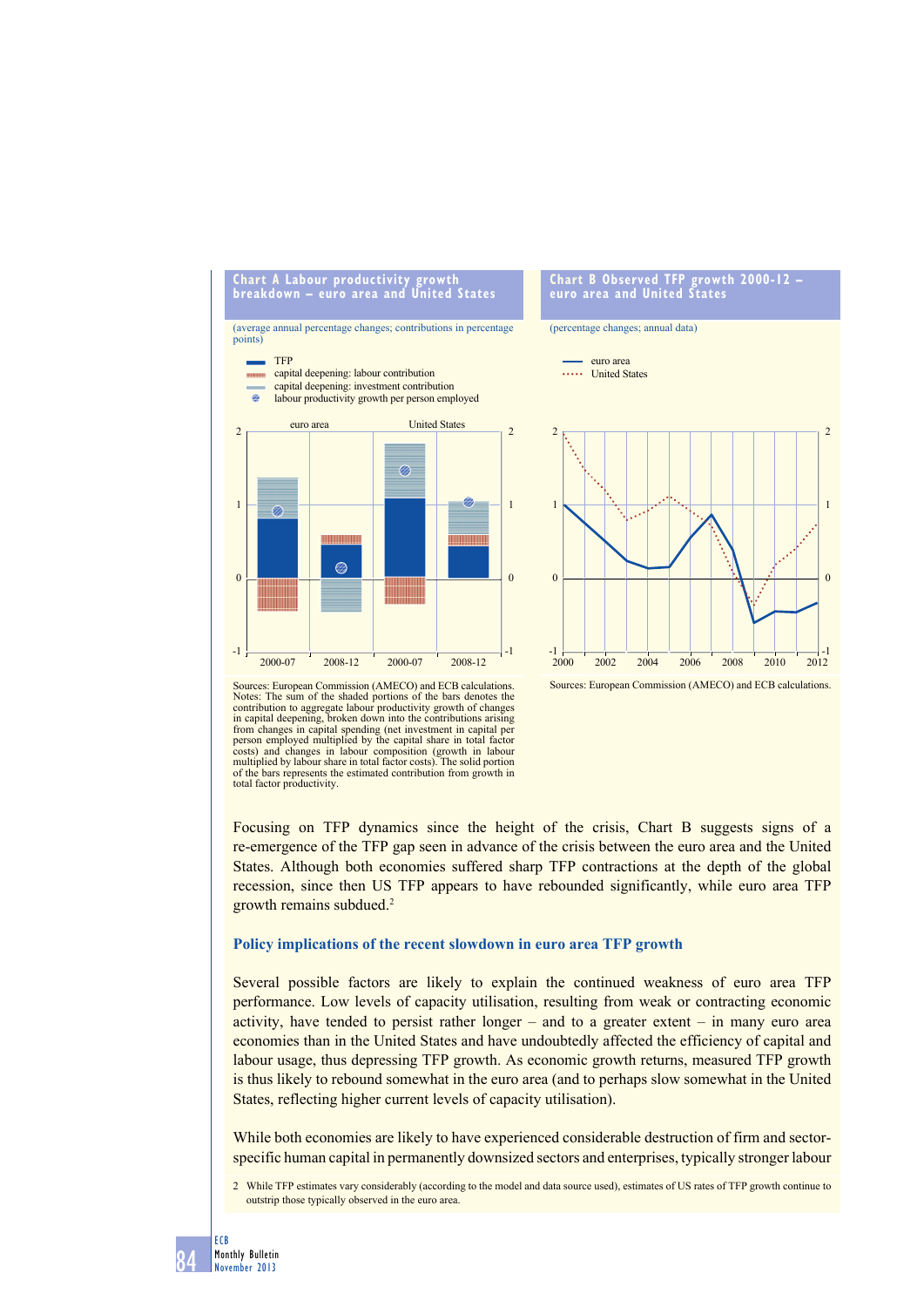Potential output, economic slack and the link to nominal developments since the start of the crisis

and product market regulation in many euro area countries is likely to have slowed both firmlevel adjustments and broader sectoral reallocations to a greater extent than in the United States, effectively delaying the rebound in TFP and weakening potential rates of TFP growth. Ongoing financial market frictions – constraining working capital, affecting firms' investment decisions and ultimately limiting innovative activity (by curtailing R&D, reducing investment in innovative technologies or limiting funds available to new – and potentially innovative – firms) – are also likely, against the backdrop of sovereign debt concerns in some economies, to have been stronger in the euro area than in the United States, leading to a postponement of investment and restructuring.

Since the crisis, actual TFP growth for the euro area has remained weak, possibly an indication that there are downside risks to current estimates of trend TFP growth in the medium term. Efforts to support a rebound in euro area TFP growth will require measures to enhance the knowledge-based economy and foster innovation, so as to strengthen competitiveness. These objectives would be supported by further wide-reaching structural reforms – to product, labour and financial markets – in order to encourage investment and innovation, accelerate sectoral and firm-level restructuring and enable adequate incentives for human capital investment.

# **2.3 The factors driving contributions to potential output during the crisis: STRUCTURAL AND cyclical**

This section explores some of the explanatory factors behind the evolution of the different components of potential output, distinguishing between those that are structural and those that are cyclical. Examples of structural factors are reforms to labour and product markets, changes in tax and pension systems, population developments, inter alia migration, and regulatory changes impacting on financial markets. These factors tend to affect the trend components of labour and TFP, as well as capital formation, and may therefore have a permanent effect on potential output levels and their growth rates.

Looking at the impact of structural reforms, both model-based and empirical evidence suggests that product and labour market reforms, as well as fiscal consolidation, may benefit potential output in the medium to long term. For example, as regards product markets, the deregulation of services, if it reduces mark-ups and increases competition, leads to higher investment, longer hours worked and greater growth of TFP in the longer run. Higher TFP growth is achieved through improved incentives for innovation and the adoption of technology (especially in countries that rely on adopting technology rather than being technological leaders), eliminating industrial inefficiencies and promoting more efficient firms under competitive pressure.<sup>4</sup> Reforms lowering entry costs appear to be particularly desirable, as they lead to lower unemployment.

The evidence suggests that labour market reforms – such as less stringent employment protection legislation – lead to higher employment and investment. The reform of unemployment benefit and retirement systems, as well as activation policies, have been shown empirically to increase steady-state employment levels, albeit in a slow and gradual way. Labour market reforms are also beneficial for TFP growth, although some dimensions of labour market flexibility (a large share of temporary contracts) may have a negative impact on firms' propensity to undertake long-term, human-capital intensive R&D projects. Fiscal consolidation, while decreasing hours worked in the

See Gomes, S., Jacquinot, P., Mohr, M. and Pisani, M., "Structural reforms and macroeconomic performance in the euro area countries: a model-based assessment", *Working Paper Series*, No 1323, ECB, Frankfurt am Main, April 2011.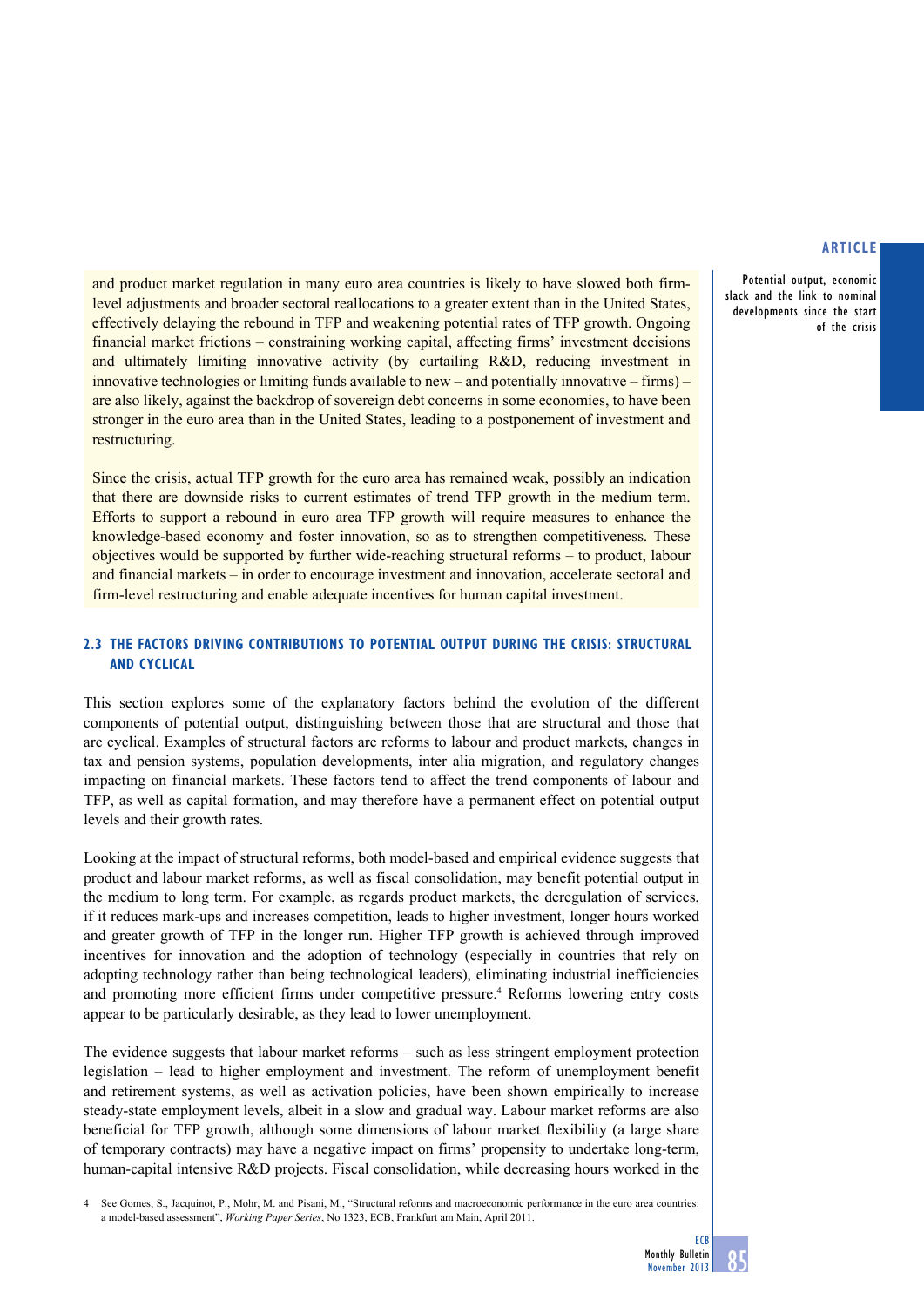short run, especially in the case of expenditure-based consolidation, benefits potential output in the long run through longer hours worked and investment.

In the euro area, progress with the implementation of structural reforms has been achieved (including prior to the crisis) in relation to labour markets and pensions, raising participation rates of the elderly and female workers, thereby supporting the trend labour contribution. While this effect is likely to be permanent, it is difficult to observe it in the aggregate participation rates for the euro area, which are also influenced by cyclical factors, implying lower participation rates for other groups of workers. However, rigidities still remain in labour markets and further reforms – including changes to tax systems, e.g. by lowering taxes on labour – are necessary to remove them.

In addition to the structural factors, potential output has also been affected by cyclical factors during the recent financial crisis. For example, investment rates have contracted substantially. One reason is that, during the crisis, a large amount of underutilised capacity emerged due to the prevailing lower output levels (accelerator effect) and adjustments took place in sectors that experienced excessive growth prior to the crisis (e.g. construction). As additions to the capital stock, in the form of newer technology generations, tend to have a higher technology content than the existing capital, it also means that the technology intensity of the total capital stock has increased at a lower rate than prior to the crisis.

The crisis has also lowered investment rates through its impact on financing conditions (terms and availability of credit, a financial accelerator effect) and uncertainty (heightened during the crisis, making it more difficult to assess investment projects). Moreover, the high indebtedness of nonfinancial corporations and the remaining need for balance sheet adjustment may restrict credit demand, resulting in lower investment rates and accumulation of capital for a considerable period.

While investment rates would be expected to recover as the euro area emerges from the crisis, the crisis has led to a permanent shift in the structure of the capital stock towards sectors and firms with different technology intensity. For instance, the decline in the share of construction, which has low TFP content, may lead to an increase in aggregate TFP growth (see below).

Other cyclical effects may be observed on labour input. One major factor in this respect is the migration triggered by the crisis. Immigration from the new EU Member States to some of the euro area countries increased, as did intra-euro area migration, but in parallel, immigration from outside the EU to some euro area countries fell significantly. Overall, net immigration to the euro area decreased during the crisis.

As regards participation rates, the cyclical effects are twofold. There has been a "discouraged worker" effect, as evidenced by the increasing number of those who are available to work but no longer searching for a job.<sup>5</sup> That effect in the euro area appears to have affected younger workers disproportionately, resulting in large increases in youth unemployment and non-participation. However, to some extent, this has been offset by an "added worker" effect, as efforts are made by previously inactive members to preserve household incomes. Overall, however, euro area participation rates have actually continued to rise throughout the crisis, but as a result of the abovementioned structural factors, notably pension reforms and the better integration of female workers.

5 See the box entitled "Three indicators to complement the standard definition of employment and unemployment", *Monthly Bulletin*, ECB, June 2013.

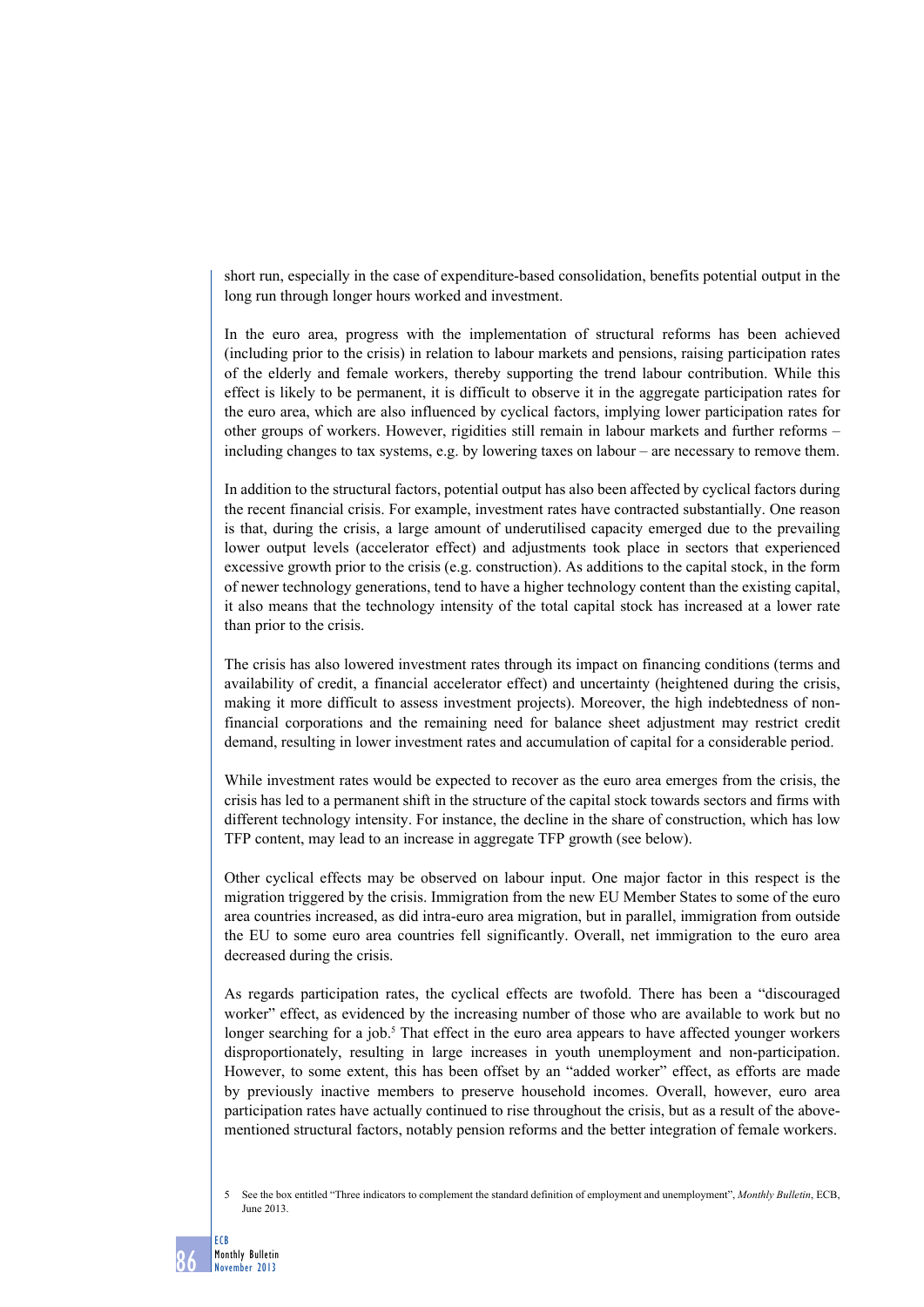## **artiCle**

Potential output, economic slack and the link to nominal developments since the start of the crisis



The crisis has also led to a rise in structural unemployment levels, through increases in longterm unemployment, and has increased the mismatch of labour.<sup>6</sup> Chart 5 shows that long-term unemployment in the euro area has been rising. The longer the unemployed are out of work, the more their skills and human capital are eroded, the less favourably they will be viewed by potential employers and the more discouraged they may become to search for a new job, thereby reducing the downward pressure on wages exerted by higher unemployment. Skill mismatch has also increased in the euro area. As shown in Chart 6, the unemployment rate among low-skilled workers has increased far more than among higher-skilled workers, indicating a strong fall in demand for the less skilled and consistent with a rise in skill mismatch.

The increase in long-term unemployment and mismatches may be partly explained by the fact that, following the restructuring of many euro area economies as a result of the crisis  $-$  in particular, a sharp decline in employment in the construction sector – it may be difficult for workers who have been laid off in a shrinking sector to find jobs in other, expanding sectors. Consequently, structural unemployment may remain high until the labour market accommodates the new structure of the economy.

Economic policy has a key role in preventing crisis-triggered increases in unemployment from becoming permanent, for example by reducing labour market rigidities, by making wages more flexible and by reducing excessive employment protection, as well as by promoting active labour market programmes and more effectively tailoring the education system to the evolving human capital needs of the economy.

6 See Bonthuis, B., Jarvis, V. and Vanhala, J., "What's going on behind the euro area Beveridge curve(s)?", Working Paper Series, No 1586, ECB, Frankfurt am Main, September 2013.

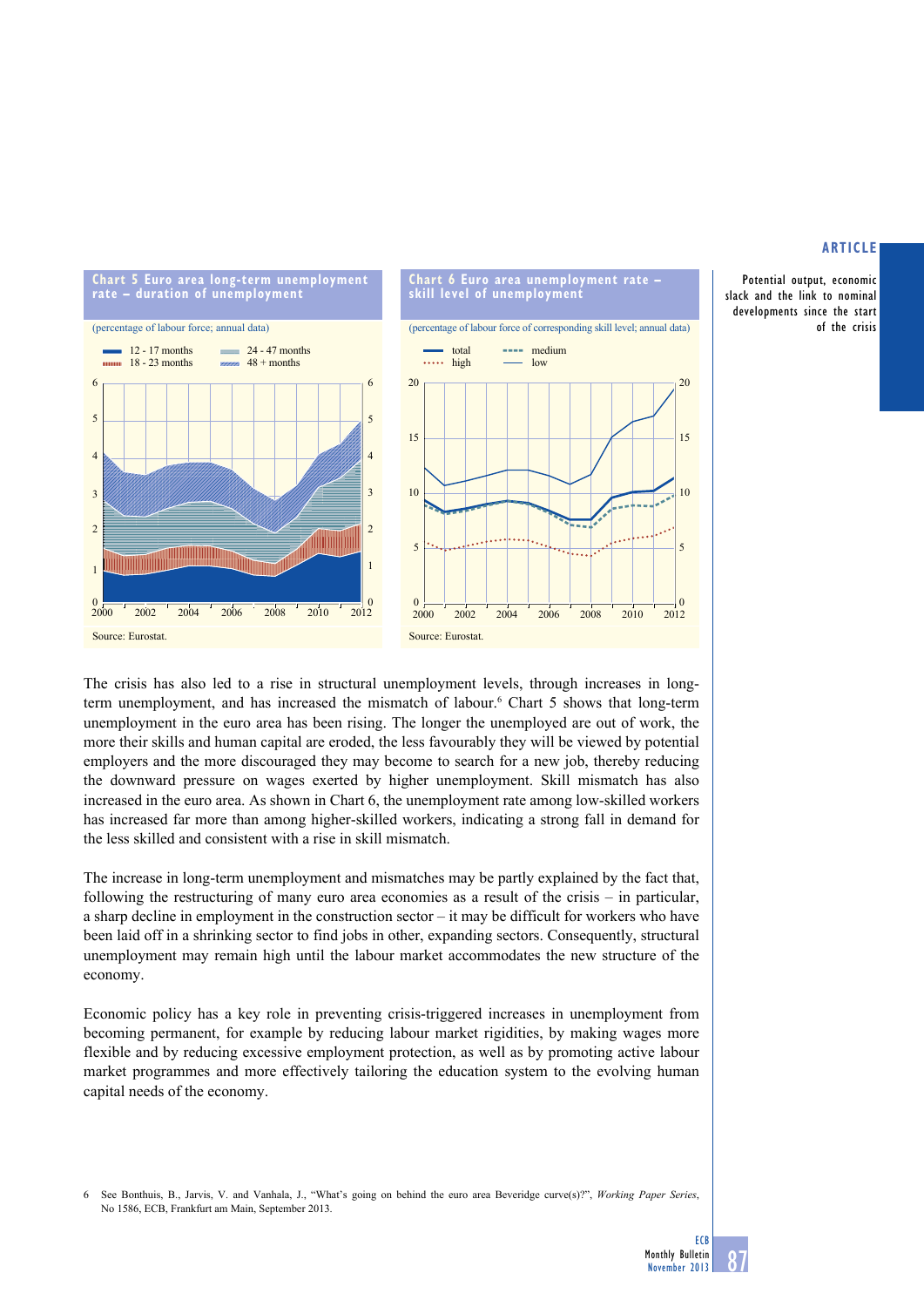In terms of TFP, there is an impact from the changes in economic structure brought about by the crisis, particularly the shift towards sectors with different productivity.<sup>7</sup> As shown in Chart 7, the share of construction and manufacturing in value added in the euro area has decreased since 2008, while the share of services has increased, to some extent as a response also to a possible pre-crisis misallocation across sectors.

Available research suggests that differences in TFP growth across sectors might be substantial, with the highest TFP growth typically found in manufacturing, particularly of communication and transportation equipment, followed by TFP growth in services, with the lowest TFP growth in construction. Available sectoral data for the euro area tend to be in line with this finding.

Overall, the decline in the share of construction in value added since 2008 suggests that aggregate TFP growth in the euro area is likely to increase following the crisis. The small decline in the share of manufacturing may have had a negative impact on TFP, but the impact of the higher share of services is difficult to estimate, given the heterogeneity across service sectors with respect to TFP intensity. Hence, the change in TFP in services and in the total economy depends on the shares of the sub-sectors. Looking at the development of these shares (see Chart 8), it can be concluded that, since 2009, a reallocation within the services sector has taken place marginally towards higher TFP sectors, most notably a higher share of information and telecommunication and financial intermediation services.



7 Although the focus here is on TFP, sectoral shifts during the crisis may also affect the capital contribution to potential output if different sectors have significantly different investment rates

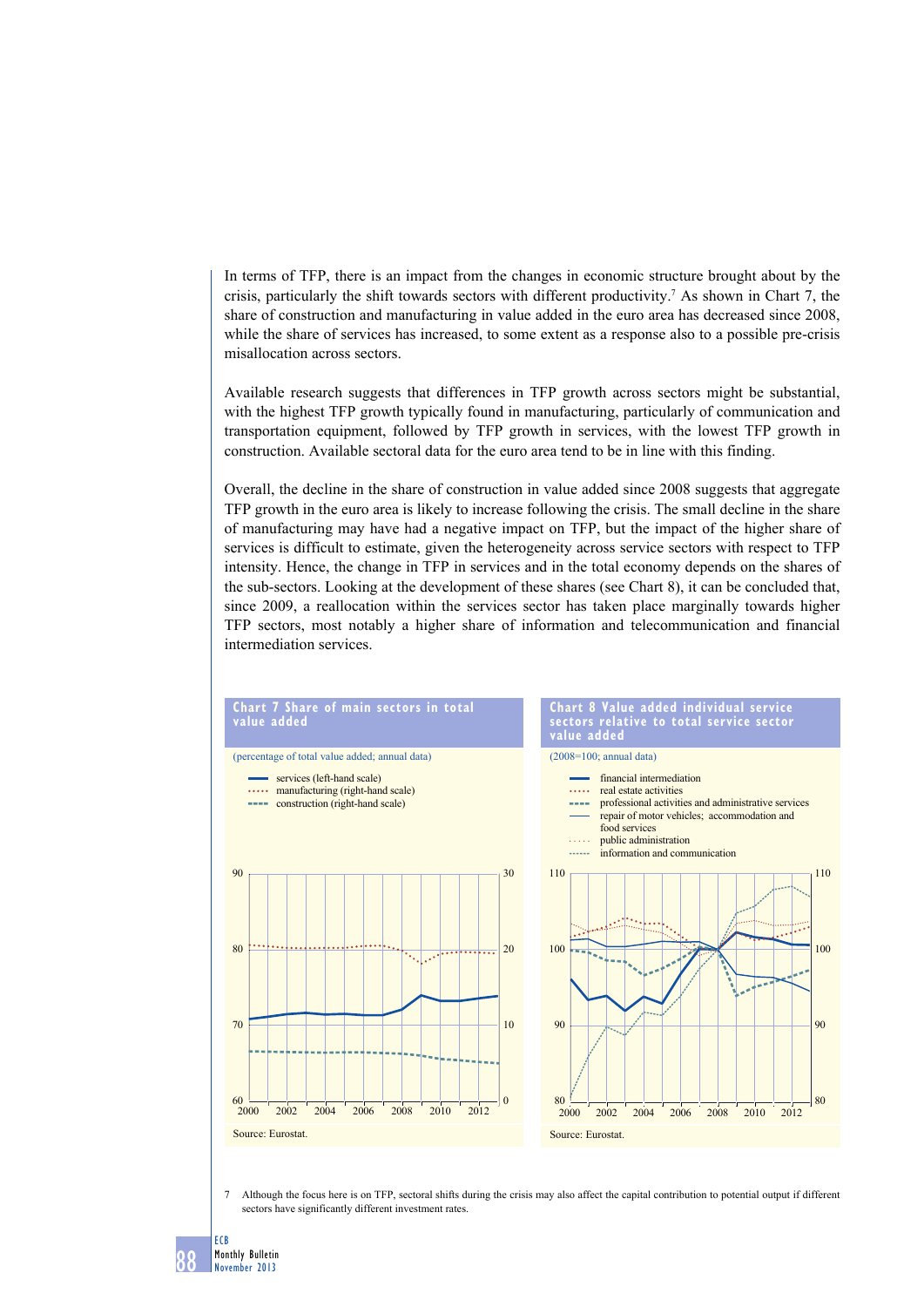Potential output, economic slack and the link to nominal developments since the start of the crisis

In summary, temporarily lower investment rates, population growth and higher structural unemployment seem to be the key factors (through the contributions from capital and labour components) behind the fall in euro area potential output growth observed since the start of the financial crisis in 2008. While these factors are likely to be temporary, they may become permanent unless structural reforms are implemented to prevent them from becoming entrenched and affecting potential output growth in the medium to long term as well. In parallel, trends due to population ageing imply lower potential growth over the longer term, even if the effects of this may be partly offset by those of higher net immigration and changes in the participation rates due to pension reforms.

## **3 the link between SLACK and nominal developments**

## **3.1 ALTERNATIVE MEASURES OF SLACK in the economy**

Assessing potential output is important to policy-makers because appropriately judging and assessing the degree of utilisation of resources in the economy (such as capital and labour) provides an indication as to whether developments in the real economy are consistent with the maintenance of price stability.

In principle, the overutilisation of capacities implies the risks of an overheating economy and upward pressure on inflation (i.e. costs tend to rise when firms use capital and labour very intensively in production). By contrast, a high degree of slack means that there is excess supply due to weak demand and therefore most likely downward pressure on inflation.

This section illustrates the relationship, since the onset of the crisis in 2008, between measures of economic slack (gap measures derived from potential, such as the output gap, as well as alternative measures, such as unemployment and capacity utilisation) and nominal developments (i.e. wage and price inflation).

In the empirical analysis below, a number of indicators of economic slack are examined, notably the output gap, the unemployment gap, capacity utilisation and survey-based measures of the extent to which labour and insufficient demand are limiting production. However, different indicators do not necessarily provide a uniform view of the economic situation. Furthermore, estimates of potential output and the output gap are often subject to revision, a circumstance which may change (also ex post) the view of the amount of slack in the economy.8

Charts 9 and 10 show how some common measures of slack in the euro area have evolved since 1997. While the output gap (see Chart 9) can be regarded as an indicator of the degree of usage of the overall economy's production capacities, reflecting short-term variations in demand, the unemployment gap (see Chart 10) measures the amount of slack in the labour market. As potential output and structural unemployment are unobserved, the output gap and unemployment gap are similarly unobserved and have to be estimated. On the other hand, survey indicators that are observable can also be used to gain insight into the degree of slack in the economy and can be compared with the output gap and unemployment gap as a consistency check.<sup>9</sup> One feature of

See, for example, the box entitled "Recent evidence on the uncertainty surrounding real-time estimates of the euro area output gap", *Monthly Bulletin*, ECB, November 2011.

See, for example, the box entitled "A cross-check of output gap estimates for the euro area with other cyclical indicators", *Monthly Bulletin*, ECB, June 2011.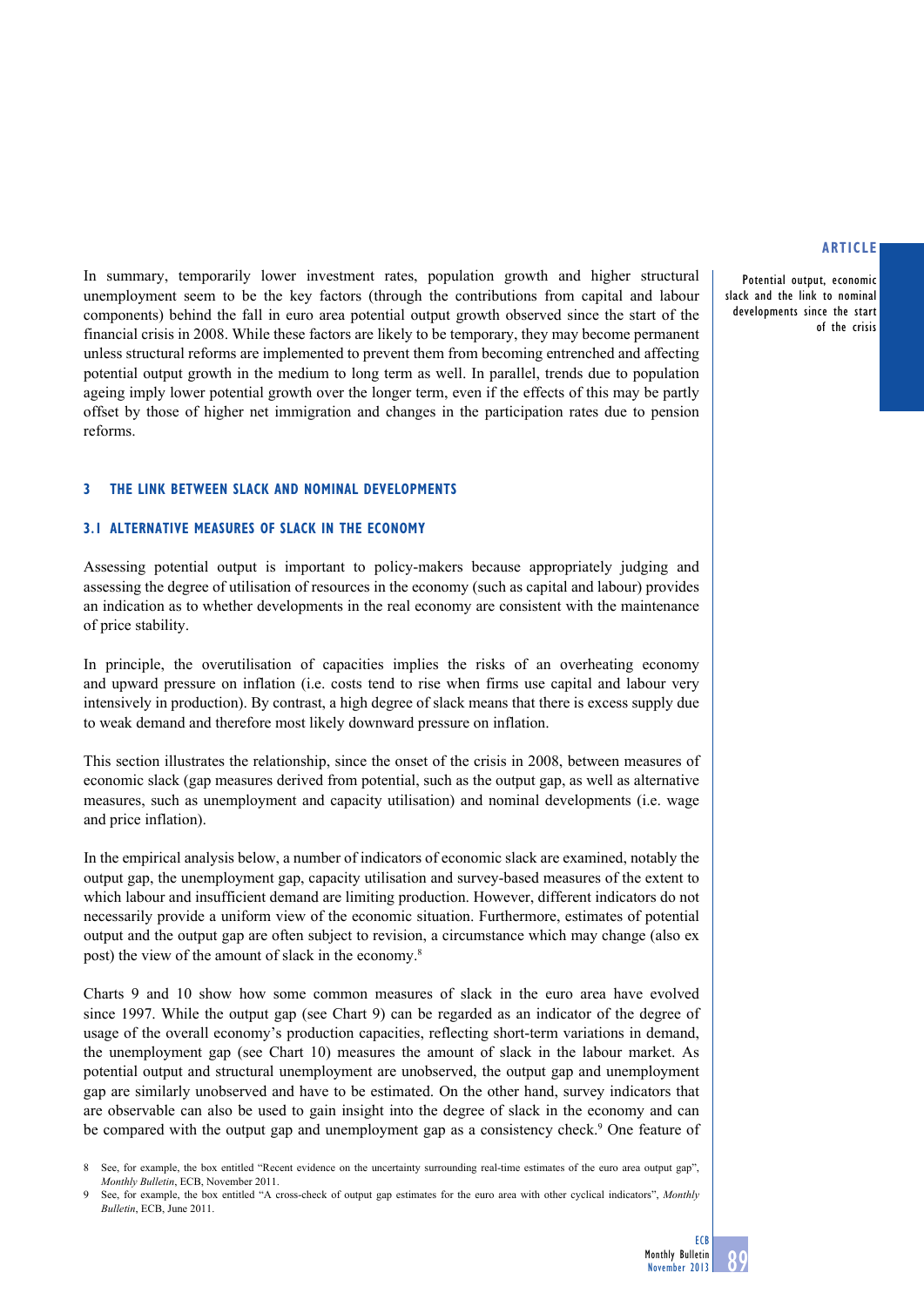

survey indicators is that they are normally not revised, while the degree of uncertainty and revisions surrounding real-time estimates of output and unemployment gaps is typically high. There are some caveats, however: survey data normally only cover a fraction of the economy; the numerical value belonging to equilibrium, where potential and actual output are equal, is not known; and there is some uncertainty related to the reliability of survey responses.

Although there are significant co-movements between the various measures of slack, the picture is not entirely clear. For example, the exact timing of the peaks and troughs often differs across series. While the gaps (output and unemployment) have been indicating uninterrupted excess supply – slack in the economy – since 2009, the surveys show a slightly different picture. The EC survey on factors limiting production suggests little or no spare capacity in 2011, while for the EC survey on the shortage of labour the most recent data suggest a return to its long-term average level. This is in contrast to the unemployment gap which, at the end of the sample, indicates the highest degree of slack since 1997. These divergences (and the range of estimates across the various institutions) underpin the high degree of uncertainty economic policy-makers face when judging the extent of slack in the economy.

# **3.2 slaCK and nominal develoPments**

Economic theory suggests an inverse relationship between the degree of slack and inflation developments. This relationship is often described in terms of the Phillips curve. Although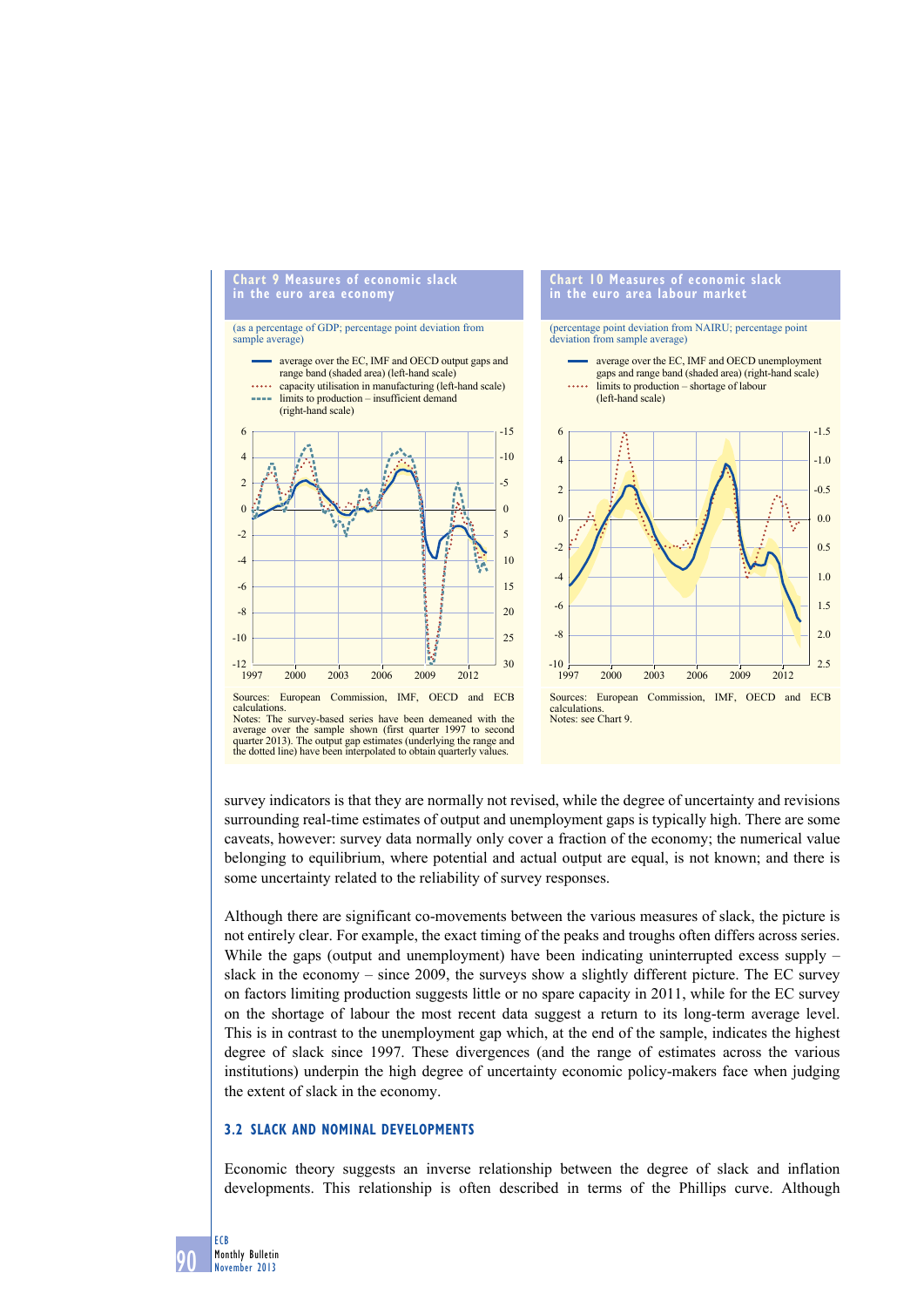Potential output, economic slack and the link to nominal developments since the start of the crisis

economic slack is widely held to be an important determinant of inflation dynamics, this link is by no means clear, and judging the relative usefulness of different measures of slack for predicting wage and price inflation is not straightforward, as illustrated in Box 2.

In the euro area, historical experience suggests that a relatively large movement is required in the degree of slack to affect inflation in a significant way. Such a weak relationship can be explained by a number of factors. First, the greater credibility of monetary policy associated with lower and well-anchored inflation expectations may be reflected in a flattening of the estimated Phillips curve relationship over the years. Second, the response of wages and prices to slack in the euro area economy may have been affected by downward nominal wage and price rigidities, preventing a more marked response of prices and wages to the deterioration in economic conditions.<sup>10</sup>

The most recent developments, characterised by a marked increase in the degree of slack and a rather stable aggregate wage and price inflation, may, however, also be associated with changes in the composition of employment, as workers with low wages – such as young workers, immigrants and part-time and construction workers – have been those hardest hit in terms of labour shedding and lay-offs. The resulting higher share in employment of higher-skilled/higher-paid workers has had an upward impact on the evolution of aggregate wages.<sup>11</sup> Moreover, increases in indirect taxes and administered prices due to ongoing fiscal consolidation in several euro area countries, as well as higher profit margins in sheltered sectors, have put upward pressure on euro area inflation. The presence of strong inertia in wages and prices due, for example, to structural features affecting wage and price dynamics (such as wage indexation schemes in some countries) or costly, or imperfect, information gathering may also play a significant role in explaining the limited nominal adjustments following the crisis.

On the basis of a technical analysis of the link between economic slack – as measured by the unemployment gap – and wage and price inflation developments in a Phillips-curve framework, the coefficient for the unemployment gap seems to have declined since the start of the crisis to a very low level (see Chart 11).<sup>12</sup> Moreover, there is still a relatively high degree of inflation persistence (measured by the autoregressive coefficient) in the euro area, while nominal wages (partly due to their downward rigidity, in combination with low nominal wage growth during the crisis) have become more persistent, although not as persistent as inflation (see Chart 12). Thus, the rigidities of the euro area economies seem to remain high. Although the high persistence of inflation may also reflect well-anchored price expectations due, for example, to a greater credibility of monetary policy, rigid wage and price behaviour is an important factor in explaining the muted nominal developments which impede competitiveness. In this respect, in order to support a faster rebalancing and restructuring of some euro area countries, the implementation of structural reforms is essential and should focus on measures to remove rigidities and to enhance flexibility.

<sup>10</sup> For more details, see Section 2.4 of "Euro area labour markets and the crisis", *Occasional Paper Series,* No 138, ECB, Frankfurt am Main, October 2012.

<sup>11</sup> For more details on the composition effects and its role in explaining the limited wage adjustment in the aftermath of the crisis, see Box 6 in "Euro area labour markets and the crisis", *Occasional Paper Series,* No 138, ECB, Frankfurt am Main, October 2012.

<sup>12</sup> Rolling regression estimates from a simple linear Phillips-curve specification, linking nominal development to the unemployment gap, are used to illustrate the extent to which the historical relationship has changed. For a similar analysis, see the article entitled "The development of prices and costs during the 2008-09 recession", *Monthly Bulletin*, ECB, April 2012.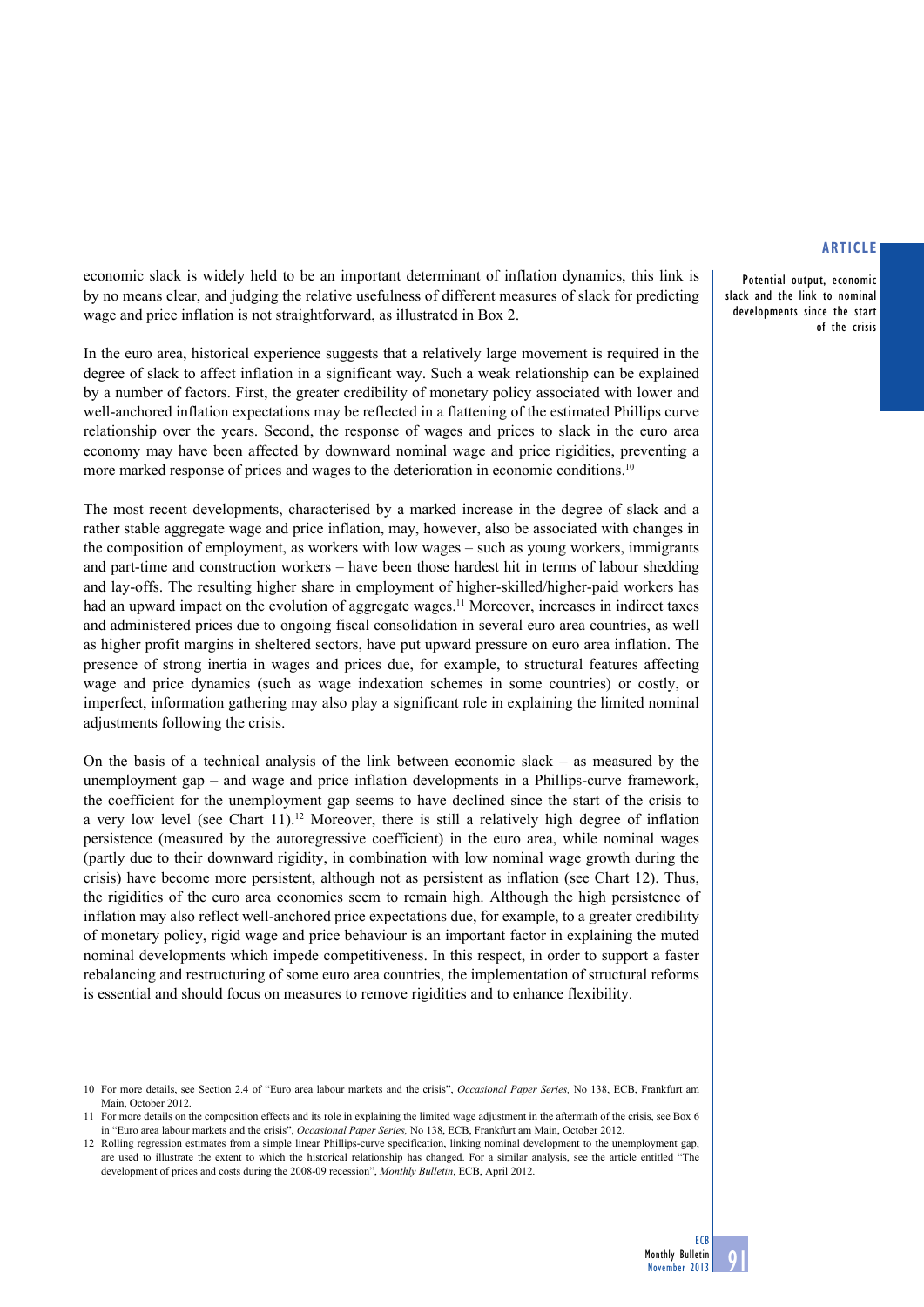

#### **Chart 12 rolling estimates of the persistence parameter from wage and price Phillips curves**



#### Source: ECB calculations.

Notes: The slack parameter is the estimated coefficient on the slack measure in a simplified Phillips curve relationship, estimated from rolling regressions, using a 32-quarter window. The unemployment gap by the European Commission is utilised as the slack measure in the regressions. The estimations are based on quarterly data covering the period from the first quarter of 1997 to the second quarter of 2013. Inflation refers to the HICP excluding food and energy. Source: ECB calculations.

Notes: The persistence parameter is the coefficient on a lagged inflation term in a simplified Phillips curve relationship.<br>For further details, see the notes to Chart 11.

#### **box 2**

# **evaluating diFFerent measures oF slaCK as PrediCtors For movements in wages and PriCes**

The traditional Phillips curve is the most widely used empirical framework for assessing the link between economic activity and nominal developments. According to the Phillips curve, economic slack in the economy should be a determinant of future wage and price inflation. As is well known, judging the extent of slack is complicated, and a variety of different indicators of slack is frequently used.

This box assesses the usefulness, during the crisis, of different measures of slack for predicting wage and price inflation and whether some measures perform better than others at the current juncture. It does so by means of forecasts from bivariate (autoregressive distributed) models based on simple linear Phillips-curve specifications. These specifications rely on information from the slack indicator, as well as past developments of wage and price inflation.<sup>1</sup> To assess the

1 The models use the annual growth rate of compensation per employee and HICP inflation excluding food and energy as the dependent variables, and the regressors include lagged values of the corresponding dependent variable and the economic slack information.

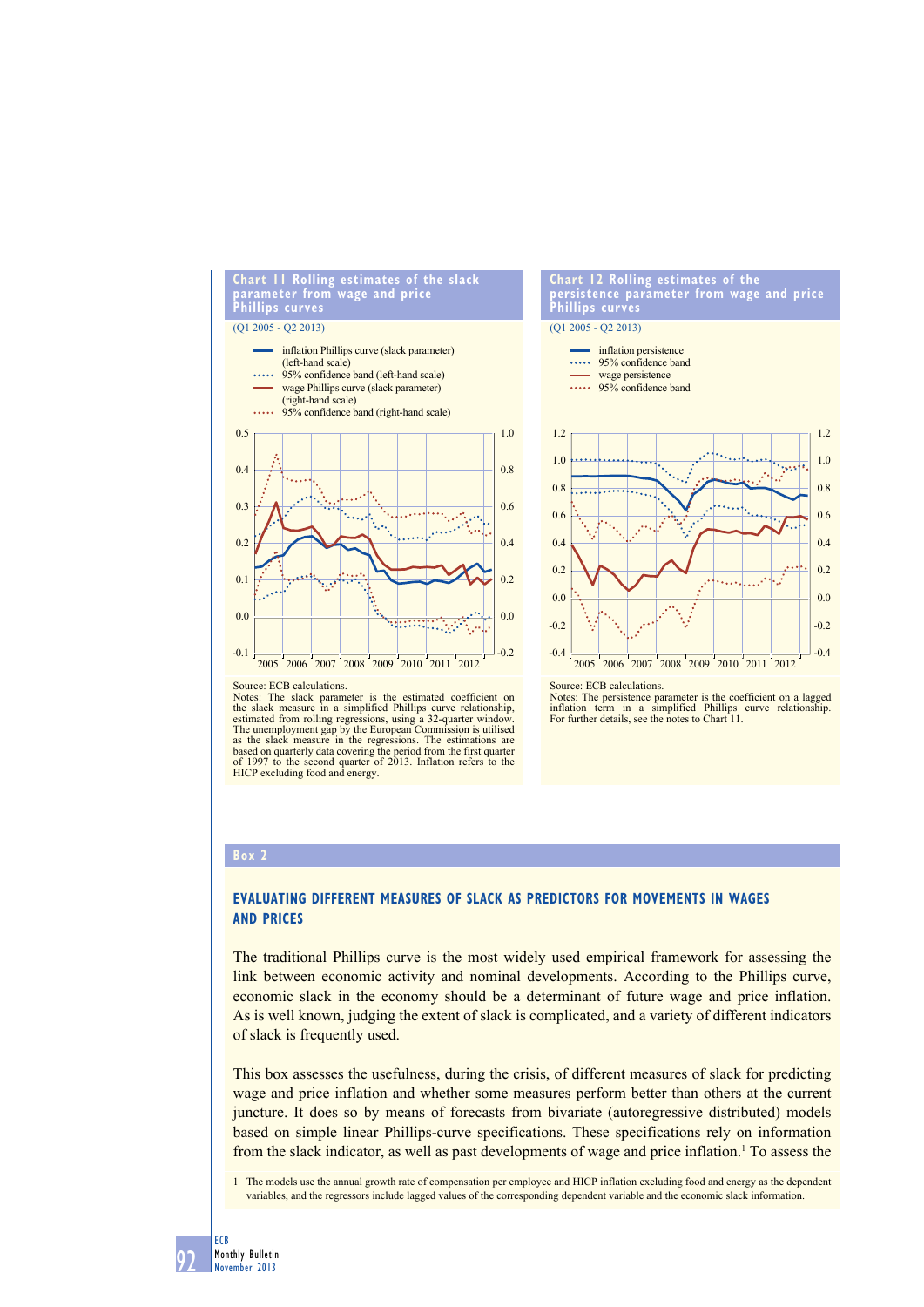Potential output, economic slack and the link to nominal developments since the start of the crisis

# **evaluation of different measures of slack as predictors for wage and price inflation**

|                                     | <b>Wage inflation</b><br>(compensation per employee growth) |       |       |         | <b>Price inflation</b><br>(growth of HICP excluding food and energy) |       |       |         |
|-------------------------------------|-------------------------------------------------------------|-------|-------|---------|----------------------------------------------------------------------|-------|-------|---------|
| <b>Measures of slack</b>            | $Q1 2008 - Q2 2013$                                         |       |       |         |                                                                      |       |       |         |
|                                     | $t+1$                                                       | $t+2$ | $t+3$ | $t + 4$ | $t+1$                                                                | $t+2$ | $t+3$ | $t + 4$ |
| Output gap                          | 0.91                                                        | 0.87  | 0.82  | 0.80    | 0.98                                                                 | 0.98  | 1.00  | 1.02    |
| Factor limiting production, demand  | 0.94                                                        | 0.95  | 0.95  | 0.94    | 0.92                                                                 | 0.92  | 0.95  | 0.99    |
| Capacity utilisation, manufacturing | 0.99                                                        | 1.04  | 1.07  | 1.10    | 1.03                                                                 | 1.11  | 1.20  | 1.30    |
| Unemployment gap                    | 1.00                                                        | 0.88  | 0.80  | 0.79    | 1.02                                                                 | 1.04  | 1.03  | 1.03    |
| Factor limiting production, labour  | 0.96                                                        | 0.91  | 0.88  | 0.86    | 0.97                                                                 | 0.97  | 0.99  | 1.01    |

Source: ECB calculations.

Notes: Table entries are relative root mean square errors that signal the performance of each bivariate model relative to the performance of a simple autoregressive time-series model over different horizons. A value below 1 means that the model with the corresponding indicator outperforms the autoregressive model used as a benchmark, and vice versa. The output autoregressive model used as a benchmark, and vice versa. The output gap and the unemployment gap are published by the European Commission. The estimation sample extends from the first quarter of 1997 to the second quarter of 2013.

performance of each slack indicator these forecasts are compared with an autoregressive forecast (i.e. a model excluding the indicator) for one to four quarters ahead, in a pseudo real-time outof-sample forecast exercise, i.e. using, from the most recent vintage of data, the data points that would have been available when making the forecast.

The results from this evaluation seem to suggest that, of the various measures of economic slack assessed, few offer notable improvements (compared with the forecasts excluding the indicator) over the short term due largely to the sluggish nature of wage and price adjustment to cyclical dynamics (see table). Generally, slack measures tend to be better at predicting wage inflation than price inflation for the crisis period, particularly at longer time horizons. For predictions of compensation per employee, gap measures (output and unemployment gaps) seem to produce more accurate forecasts than survey indicators (particularly in the case of capacity utilisation). However, these results have to be interpreted with caution. For example, gap measures are typically estimated on the basis of how well they explain wage and price inflation (a Phillipscurve equation as part of the identification), which could affect the results on account of endogeneity problems. In addition, as for all empirical work, data revisions and/or a different model specification may lead to different results.

# **4 Concluding remarks**

This article has reviewed developments in potential output and its contributions, the factors accounting for those developments, and the link to nominal developments since the onset of the financial crisis in 2008.

It indicates that the negative impact on potential output has been concentrated on the capital and labour components, accounted for by lower investment rates, demographics and higher structural unemployment. While these factors are likely to be temporary, they may become permanent unless structural reforms are implemented to prevent them from becoming entrenched and affecting potential output growth also in the medium to long term. The outlook for euro area potential growth therefore crucially hinges on further substantial progress being made in terms of structural reforms designed to achieve higher rates of potential output growth in the medium and longer term. In order to boost significantly the rate of sustainable growth in the euro area, the positive impact of such reforms also has to considerably outweigh the negative impact of population ageing on future potential growth.